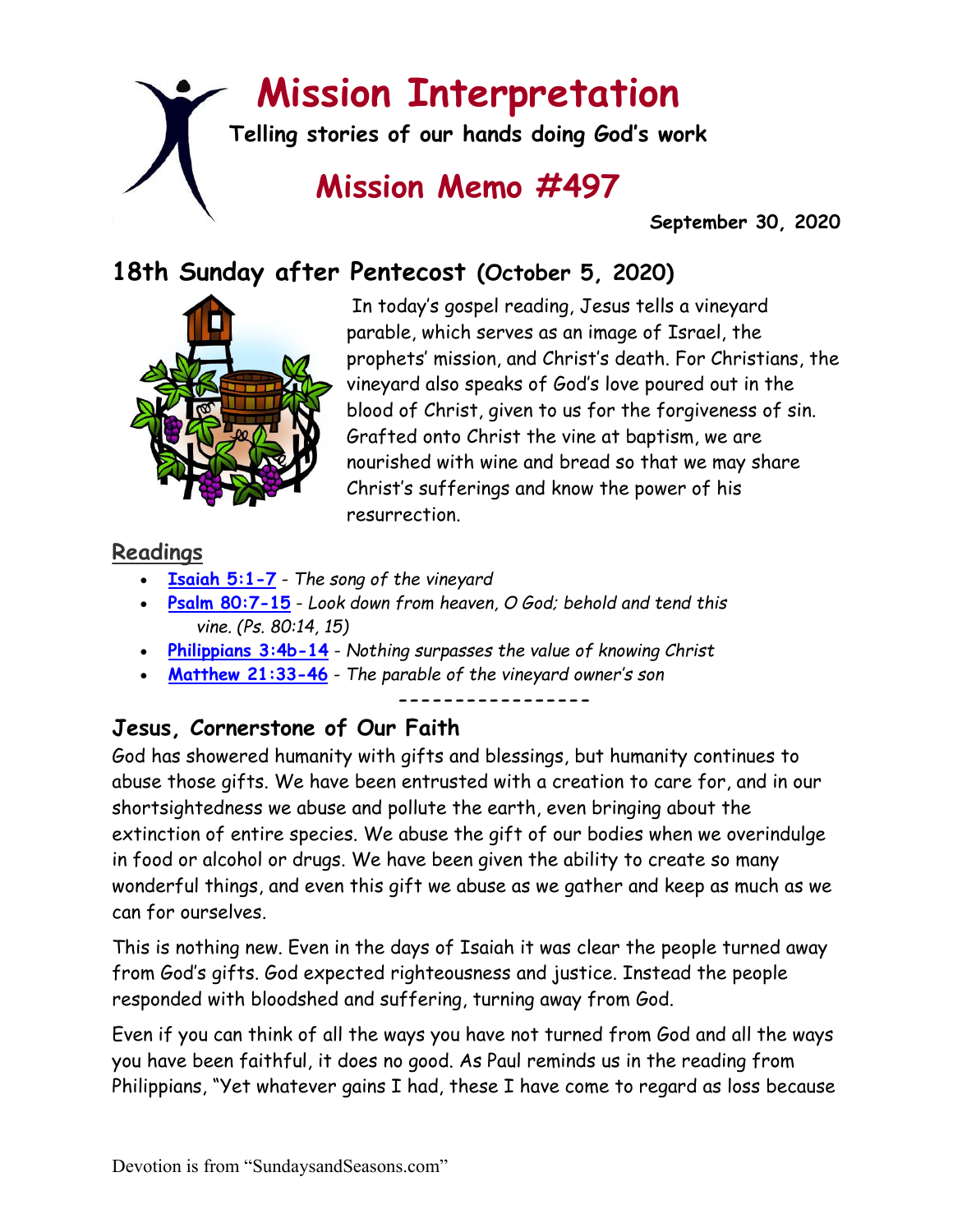of Christ" (Phil. 3:7). Even all of Paul's good and faithful acts add up to nothing. For Paul, and for us, all that matters is Jesus.

As Christ himself reminds us, he is our rock, our cornerstone. Jesus is the foundation for our faith and the foundation for our lives. Even as we turn from Jesus, even as we reject Jesus, he returns to us with love and forgiveness. This is the grace of God, the love of God coming into our world and into our lives. To our joy we discover the open arms of Jesus on the cross, bringing life into this world even where there is death; bringing hope where there is despair; and bringing resurrection to all creation.

-----------------------------------------

### **2020 Metro Chicago SWO Convention -Women Finding Their Voices**

The Metro Chicago Synodical Women's Organization (SWO) held their first virtual Convention on Saturday September 26. In this time of distancing it provided a way to gather and share. One nice feature is that sessions were recorded and are still available for anyone who would like to see a portion of the event and the worship. Visit<https://www.metrochicagoswo.org/> and check the "Home" and "Guest Speaker" tabs.



# Photo: Act Alliance

### **SITUATION REPORT 2 - BEIRUT EXPLOSION**

SITUATION - On August 4, an explosion from a warehouse storing explosives rocked the central district and port of Beirut, Lebanon. It left a crater with a 124 meter diameter and damaged buildings as far as twelve miles away from the blast. The explosion caused at least 190 deaths, an additional 5,000 injuries, and left 300,000 people homeless. In addition to the devastation caused by the explosion, Lebanon is facing the COVID-19 pandemic and a financial crisis.

RESPONSE - Lutheran Disaster Response is contributing to an appeal from ACT Alliance to offer relief to the people of Beirut. This support will allow the Middle East Council of Churches and DSPR-Joint Christian Committee to provide assistance for those affected by the explosion and financial crisis. Activities will include rehabilitating homes, distributing food and hygiene kits, supporting the

Mission Memo 497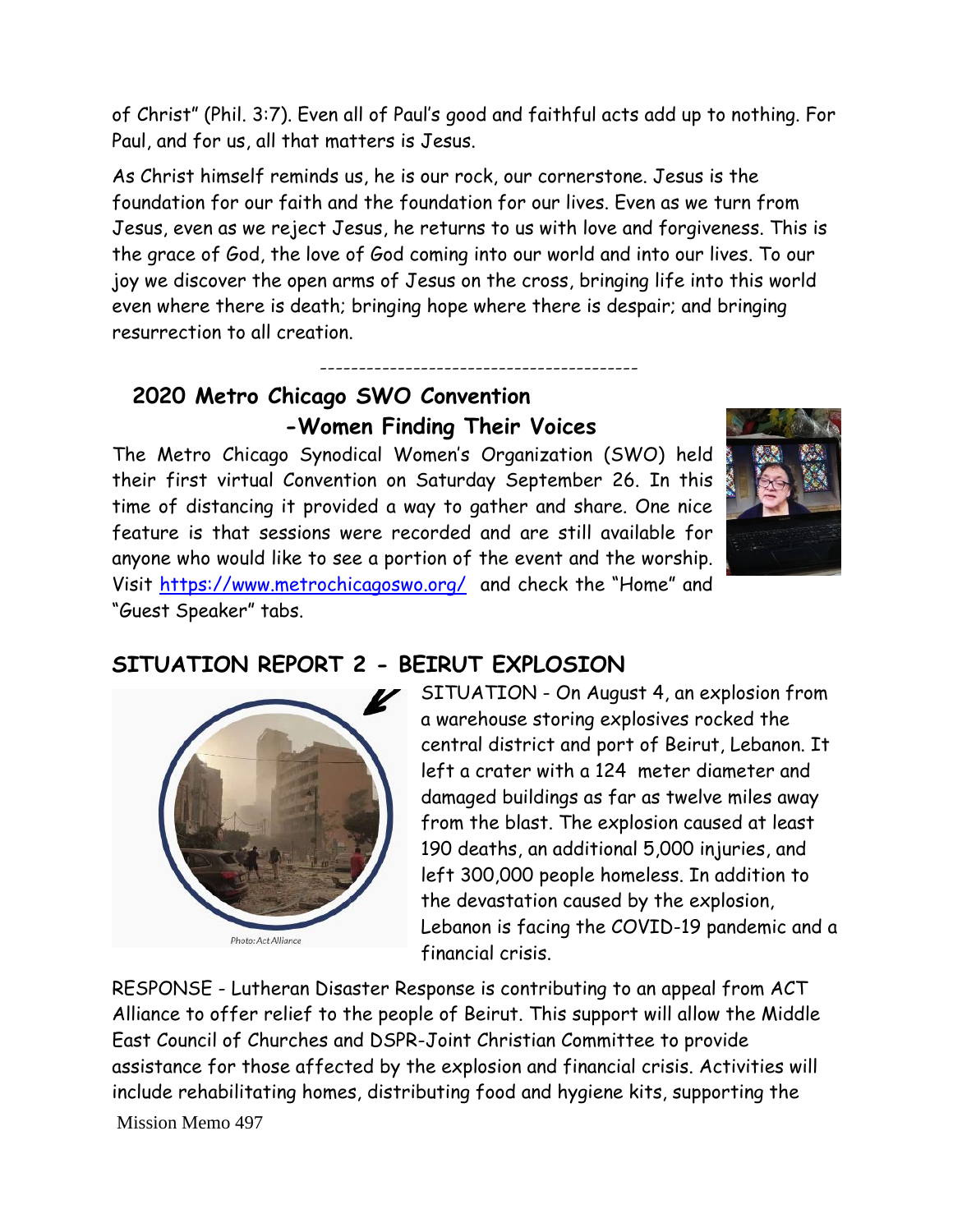recovery of small business owners, and providing electronic devices and school kits for students.

### HOW CAN YOU HELP -

**Pray:** Let us pray for the people who have been affected by the explosion in Beirut. May God's healing presence give them comfort and hope in their time of need.

**Contribute:** to Lutheran Disaster Response (Middle East Crisis).

**Connect**: Share our posts on your social media sites and follow us on Facebook, Twitter and Instagram.

### **SITUATION REPORT - HURRICANE SALLY**

SITUATION: Hurricane Sally made landfall as a Category 2 storm on September 16th in Alabama. Sally moved slowly, dropping more than two feet of rain in some areas and causing widespread power outages in eastern Louisiana, Mississippi, Alabama, and the Florida Panhandle. As Sally weakened and moved inland, the storm continued to produce large amounts of rain and flash flooding in Alabama, Georgia, and the



Carolinas. Seven deaths have resulted from the storm and preliminary reports anticipate \$5 billion worth of damage.

RESPONSE: Lutheran Disaster Response is supporting the Florida-Bahamas Synod as they address community needs following the hurricane in the Florida Panhandle. The synod disaster team is distributing food, water, cleaning supplies, and other items to survivors. The synod will also provide materials to begin repairing roofs. LDR is also supporting the work of the Southeastern Synod in providing relief support to survivors in coastal areas of Alabama. The synod is collaborating with Inspiritus in tree removal and clean-up efforts.

HOW YOU CAN HELP

**Pray** Let us pray for the people who have been affected by Hurricane Sally. May God's healing presence give them peace and hope in their time of need.

**Contribute** to Lutheran Disaster Response (Hurricane Response).

**Connect** Share our posts on your social media sites and follow us on Facebook, Twitter, and Instagram.